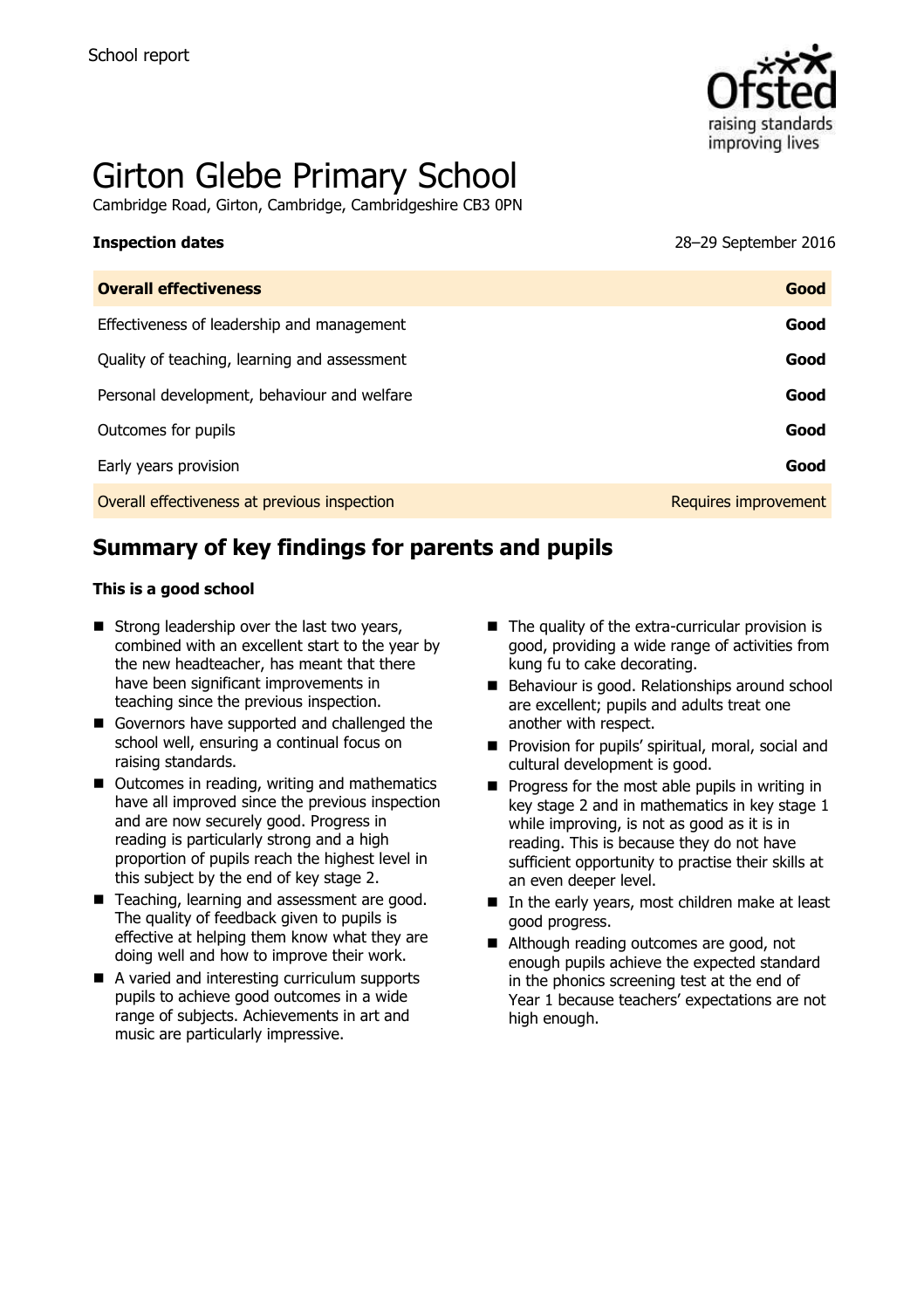

# **Full report**

### **What does the school need to do to improve further?**

- Ensure that all teaching matches the quality of the best practice in the school so that pupils make sustained progress in writing and mathematics, by:
	- making sure that teachers plan activities that provide an appropriate level of challenge for the most able pupils, particularly in writing at key stage 2 and mathematics at key stage 1
	- providing more opportunities for pupils of all ability levels to deepen their learning through activities that allow them to grapple with more difficult ideas, and by improving the quality of questioning.
- **E** Ensure that more pupils reach the expected levels in phonics by the end of Year 1 by raising expectations for what can be achieved and planning the teaching programme so that it builds on previous learning more effectively.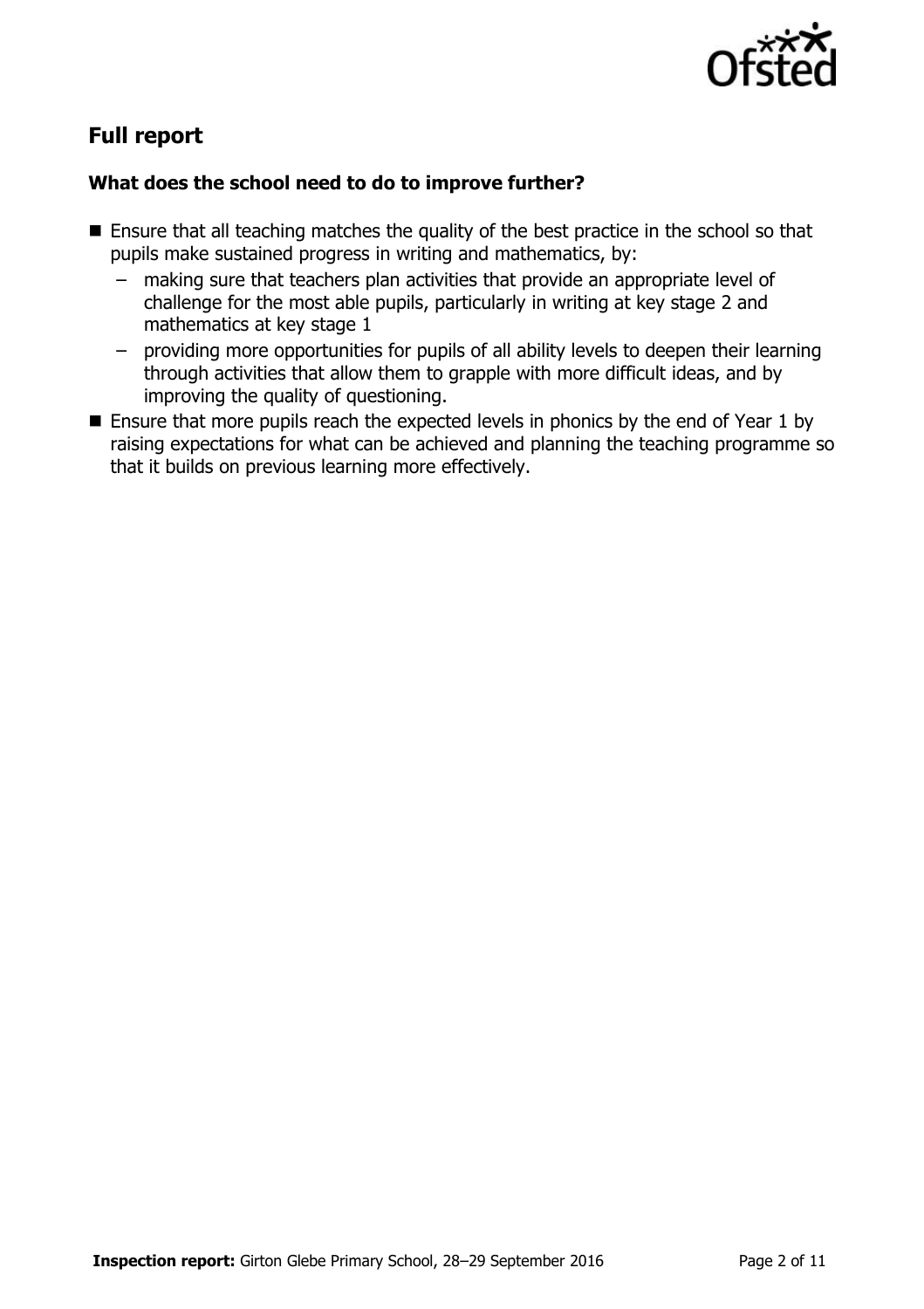

## **Inspection judgements**

#### **Effectiveness of leadership and management Good**

- Governors and senior leaders have managed the significant staff changes effectively over the last two years and the school has improved since the previous inspection.
- $\blacksquare$  The improvement has been brought about by a strong focus on improving the quality of every teacher's teaching. In particular, a professional development programme has been put in place for every member of staff irrespective of their ability, which focuses on giving rigorous feedback on all areas of a teacher's practice.
- There is a strong culture of aspiration across the school. Leaders know the strengths and areas for development within the school well and these are shared with staff, who are keen to build further on the rapid improvement in results that has taken place over the last two years.
- Governors and leaders have actively engaged with the local authority, which has provided good support for the school. This has had an impact at all levels: strengthening leadership through mentoring leadership, improving teaching and developing partnerships with outstanding schools.
- School leaders have been successful in implementing the new national curriculum. Last year there was a full review of what was working well and what could be improved. This led to the introduction of a range of exciting topics, which have been designed to engage and enthuse pupils. A good example is the Year 1/2 topic called 'Around the world', which starts with an aeroplane set out on the playground and ends up with pupils being transported around the world to engage in a wide range of stimulating activities.
- The majority of parents are very pleased with the school. Discussions with parents in the playground and analysis of the Parent View responses show that most pupils are very happy at school, communication between the school and parents has improved, the progress pupils make is now better and that teachers are very approachable.
- Senior leaders have an effective system in place in order to monitor the school's performance. There is a timetabled schedule for visiting classrooms, watching teachers teach, checking pupils' books and talking to pupils. This leads to half-termly evaluations of what is going well and what needs improving.
- Leaders meet with class teachers every half term to check on the progress pupils are making. Pupils identified as falling behind are discussed and strategies are put in place to support them to catch up. This is working successfully, as analysis of school data shows that there are fewer pupils working below the expected level in the older classes than in the younger classes.
- The quality of middle leadership is also good. The highly effective English leader has supported significant improvements in her subject through a range of strategies that include joint class teaching, lesson observations, staff meetings and working alongside local authority advisers. This means that results at the end of Year 6 are now better than the national average. Other coordinators are having a good impact so that no subject within the curriculum was judged to be less than good.
- The curriculum promotes pupils' spiritual, moral, social and cultural development well, including British values. Members of the school community from areas such as Spain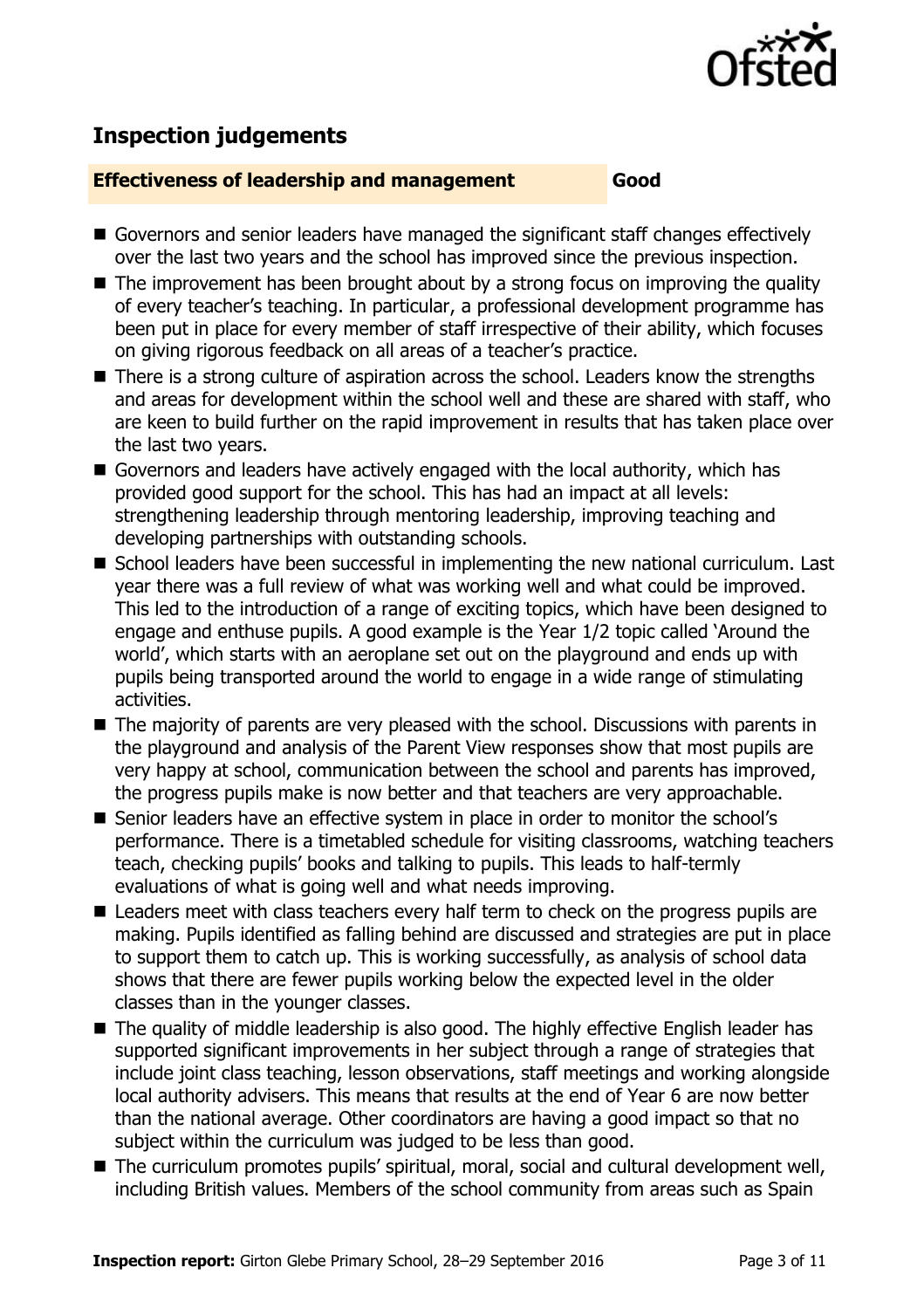

and Romania come in to talk about their cultural heritage and pupils learn about democracy through carefully planned lessons.

- The pupil premium funding is used effectively to support the progress of disadvantaged pupils. Throughout the school disadvantaged pupils are making good progress because of a range of strategies that supports their individual needs.
- The sports funding is used effectively to provide specialist coaches as part of the curriculum. In addition, a range of extra-curricular clubs are put on and the school buys into the South Cambridgeshire School Sports Partnership. Careful monitoring of sports club attendance shows that over 80% of pupils attend some form of afterschool activity linked to sport throughout the year.

#### **Governance of the school**

- Governors provide good levels of challenge and support. During a time when there have been several changes of headteacher, they have ensured that standards have kept improving. Governors have evaluated their own performance effectively and put in place strategies to keep improving. Governors make considerable efforts to get to know the school well through regular visits and attendance at events such as parents' evenings and school shows.
- Governors have a clear long-term vision for the school and hold regular strategy meetings where they consider the 'big picture' of the school. They have clearly defined the kind of school they want this to be and have placed great emphasis on meeting the needs of the local community. As part of this process governors regularly seek the opinion of parents. Inspection analysis shows that considerable time and thought is devoted to considering the parental responses, and detailed reports are presented to the governing body on how parental views should be taken into account as the school moves forward.
- Governors have a good understanding of the quality of teaching throughout the school. Regular monitoring of pupil achievement takes place and a committee meets to challenge the school on its academic performance. Governors have ensured that performance management processes are rigorous and there is a clear link between the quality of teaching, pupil outcomes and the pay progression of teachers.

### **Safeguarding**

- $\blacksquare$  The arrangements for safeguarding are effective.
- Staff receive regular and good-quality training on all aspects of safeguarding, and this ensures that there is a good culture of keeping children safe at all times. Checks during staff recruitment are robust and there are good links with outside agencies to protect the needs of vulnerable children. The culture is one in which pupils feel that teachers will listen to them if they have any worries.

#### **Quality of teaching, learning and assessment Good**

- Teaching is now good. Strong action by leaders over the last two vears has focused relentlessly on improving teaching in all areas. The assistant headteacher provides excellent guidance to staff and over time her sensitive support and challenge has brought about significant improvements to the teaching of a number of staff at school.
- Teachers plan and deliver lessons that engage and enthuse pupils. They have taken the new curriculum topics and worked hard to make them exciting for pupils.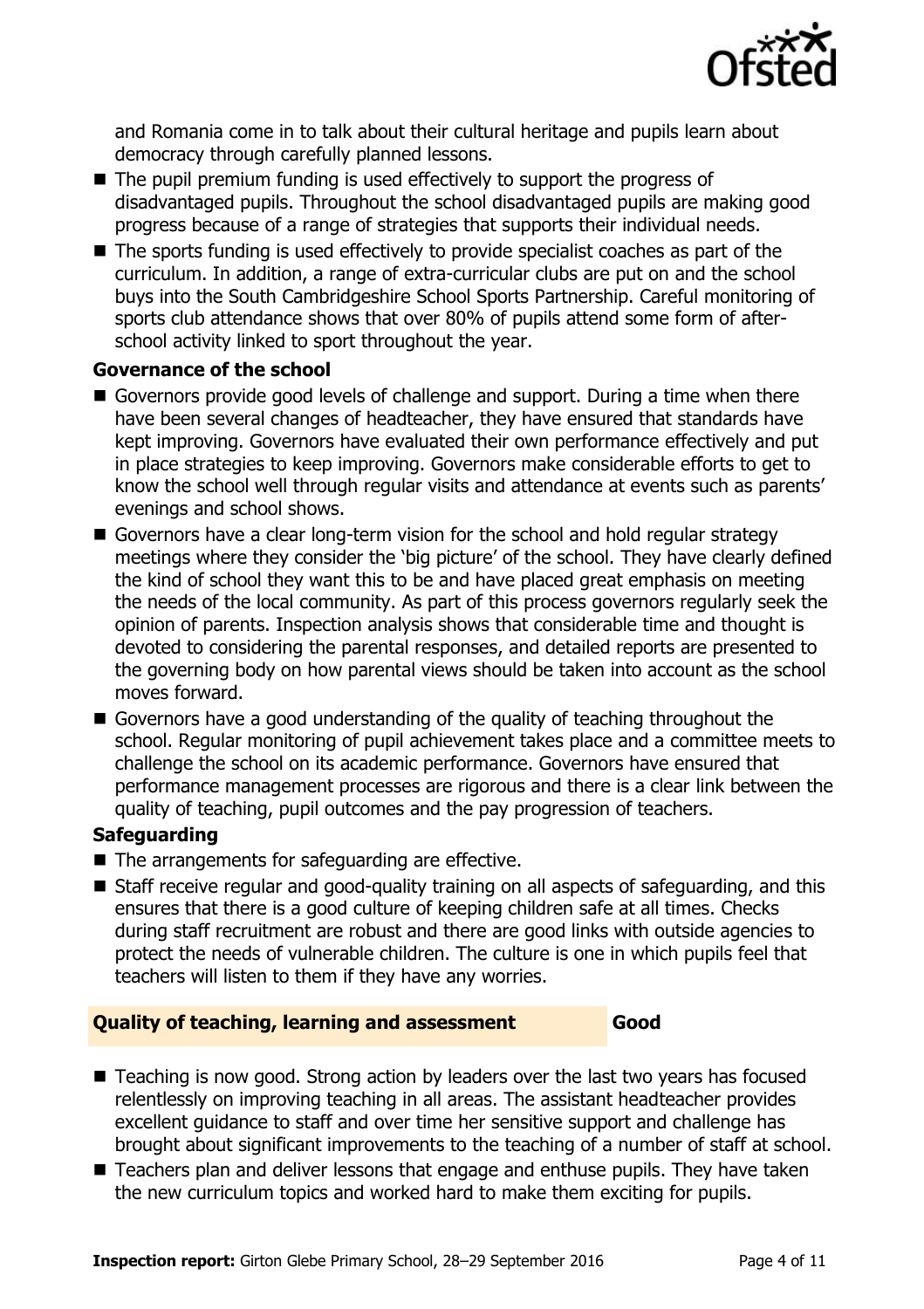

Discussions with pupils show that they enjoy lessons and believe that they are challenged to work hard in most lessons.

- $\blacksquare$  The teaching of reading is a considerable strength in key stage 2 and helps many pupils to make rapid progress. This excellent progress leads to the proportion of pupils reaching the expected level and greater depth being much higher than the national figure. This progress is brought about by the good subject knowledge of teachers and the excellent feedback given to pupils, which helps them know what they are doing well and how to improve further.
- Interviews with pupils show that they enjoy reading a wide range of books and often choose challenging texts. Younger pupils say that they love to read books but not enough of them reach the expected level in the Year 1 phonics check given their good starting points when they leave Reception.
- Excellent teaching in art and music is characterised by thoughtful preparation which ensures that all pupils are challenged whatever their ability. In an art lesson, the teacher's detailed subject knowledge ensured that all pupils developed their skills in shading. Good movement by the teacher around the class allowed the teacher to provide pupils with guidance and support as they worked so that many produced work of a very good standard.
- Across the school the teaching of music is good, and this is combined with high-quality additional teaching for a wide range of instruments, two choirs and an orchestra which means that many pupils reach above the expected standard in this area.
- Teachers and teaching assistants work effectively as a team to ensure that all groups of pupils make at least good progress. Teachers are skilled at supporting the learning of all pupils, often providing sensitive, calm and thoughtful support, asking probing questions and expecting pupils to do their best.
- Despite teaching being good across the school there are some aspects of inconsistency in the quality of practice, which slows the pace of learning. This is particularly true for mathematics in key stage 1 and writing in key stage 2, where pupils do not reach the same high levels as they do in other subjects.
- Where teaching is not as effective it is because planning is not effective in supporting all groups of pupils, opportunities for pupils to deepen their learning are missed and questioning is not thought-provoking enough. There are also occasions when some teachers are not confident enough to change their lesson when it is clearly too easy or too hard for pupils.
- $\blacksquare$  The teaching of the most able pupils is improving and much is now good. By the end of Year 6, the proportions reaching the higher level are in line with or above the national average for reading, writing and mathematics.
- The teaching of phonics does not support enough pupils to reach the expected level by the end of Year 1 because teachers do not have high enough expectations for what the pupils can achieve and lessons are not planned carefully enough to build on previous learning.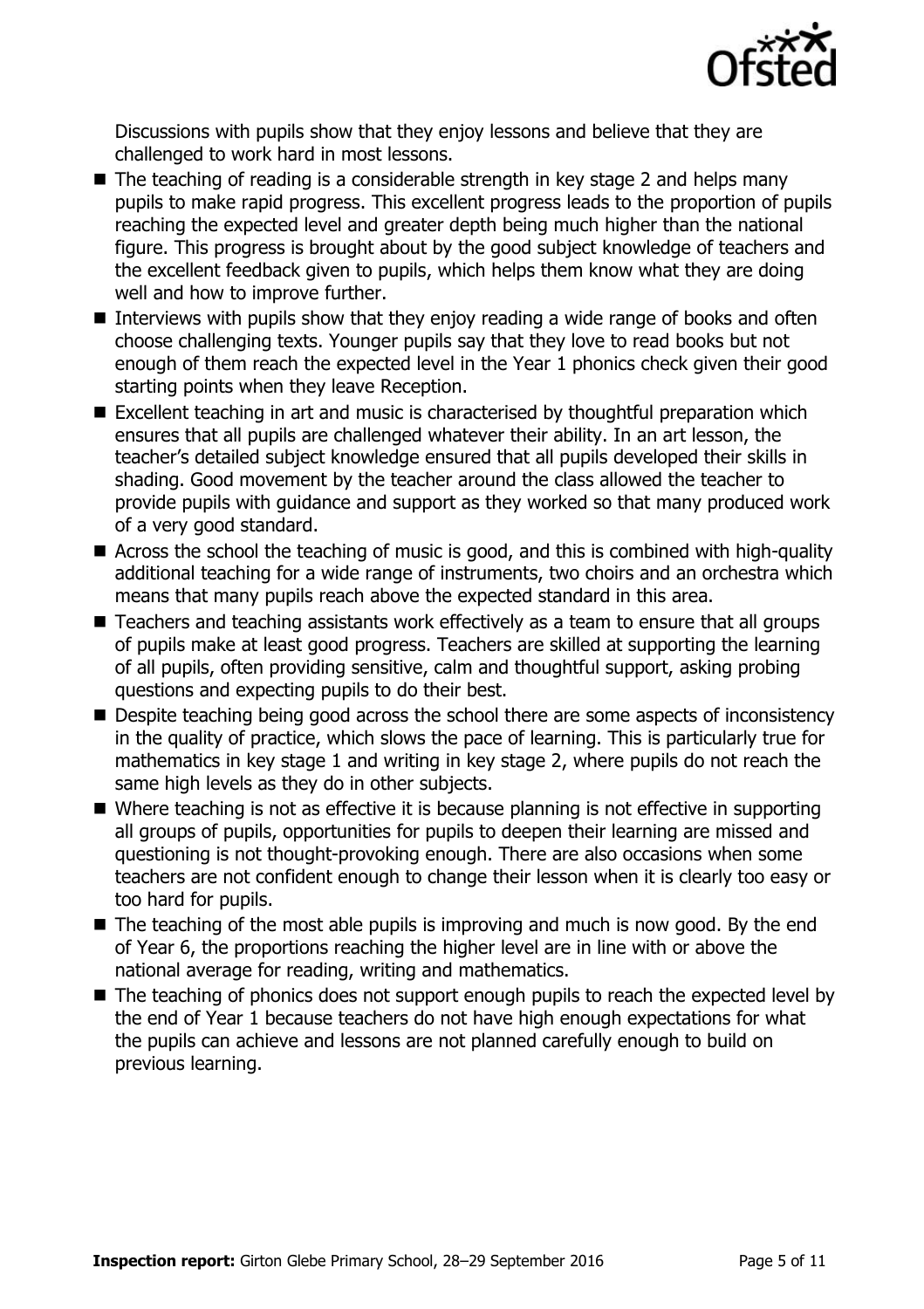

#### **Personal development, behaviour and welfare Good**

#### **Personal development and welfare**

- The school's work to promote pupils' personal development and welfare is good.
- **Pupils show a good understanding of the different types of bullying such as name**calling, physical assault and through use of the internet. Pupils say there is very little bullying in the school and that teachers always deal with incidents should they arise.
- School values such as respect are understood well by the pupils. Good teaching in class and carefully planned assemblies help the pupils appreciate how to live these values around the school.
- $\blacksquare$  Pupils show a good awareness of safety around school, using the playground equipment sensibly and taking good care of one another at breaktime. The 'buddy' system whereby Year 6 children pair up with a Reception child is effective. At lunchtime one Reception child was seen to drop their lunchbox and instantly a Year 6 pupil was there to help, sorting out the problem and making sure everything was all right.
- $\blacksquare$  Pupils are given a wide range of responsibilities throughout the school. These are really appreciated by the pupils, whether it be operating the projector for assembly, being a member of the school council or leading a house team.
- The wide range of equipment available for pupils to use at breaktime, combined with the additional sports activities provided, contributes to pupils' good health and wellbeing. Pupils are aware of the need for healthy eating and appreciate the 'lovely' food provided for them in the school lunch hall.
- Almost all parents responding to the online Parent View survey agree that their children feel safe and happy at school and that they are well cared for.

#### **Behaviour**

- The behaviour of pupils is good. Expectations for how pupils should behave are clearly defined and understood by pupils. They respond enthusiastically to the school reward system. At the start of a lesson in the Year 6 class, pupils avidly checked the teacher's marking to see if their work had been given team points, and immediately went to the team point chart to add their scores.
- A large majority of pupils display positive attitudes to learning but there are a small number who struggle to concentrate in class. Teachers and teaching assistants provide effective support to these pupils so that they continue to make good progress.
- Pupils show good behaviour when asked to work independently. In a Year 4 mathematics class pupils were given a problem-solving activity which required their attention for an extended period of time. They stayed on task and worked well together, discussing their findings and collaborating on the presentation of results.
- Attendance is broadly in line with the national average and punctuality is good. The start to the day is handled well by all staff so that pupils come in quickly and start learning straight away.
- A small number of parents expressed concerns about poor behaviour, but inspection evidence showed that any such incidents were being managed appropriately.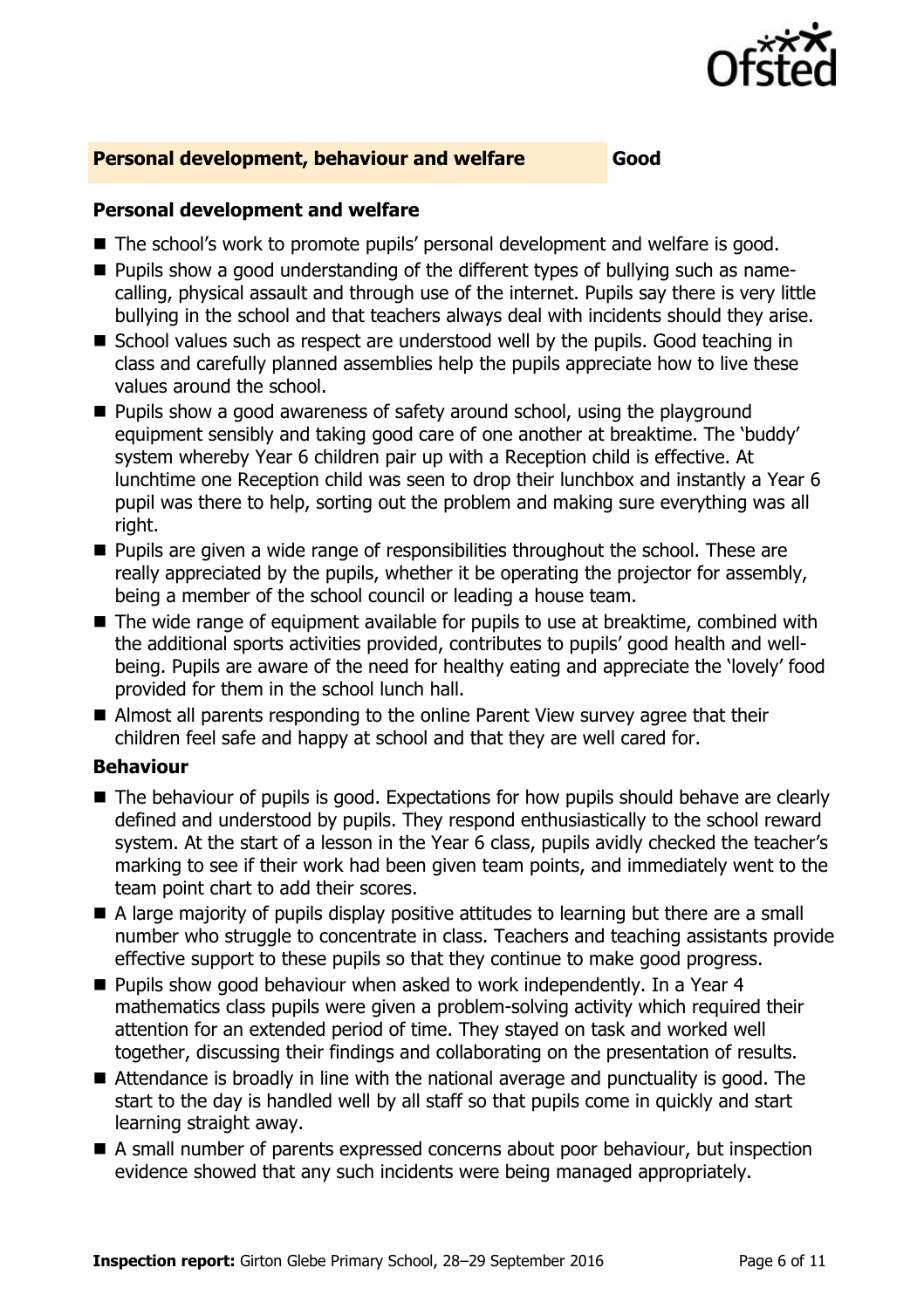

#### **Outcomes for pupils Good**

- $\blacksquare$  Outcomes for pupils have improved since the previous inspection, with pupils making good progress in all subjects and all key stages as they move through the school.
- While progress is good in all areas there are variations in how well pupils are doing at different points across the school. In key stage 1 pupils do well in reading and writing, achieving above the national average, whereas in mathematics their results are in line with the national average. In key stage 2, progress in reading is above the national average and progress in writing and mathematics is broadly average.
- The progress in reading is stronger because a higher proportion of pupils both reach the expected level and achieve greater depth in reading when they take their end of Year 6 assessments.
- **Progress in mathematics is good overall but not enough of the most able pupils reach** the higher level in the Year 2 assessments because teachers' expectations are not high enough and planning does not provide sufficiently challenging activities.
- The teaching of grammar, punctuation and spelling is excellent. The proportion reaching the expected level and the higher level in Year 6 is much higher than the national average.
- The proportion of pupils who reach the expected standard in the Year 1 phonics check fluctuates from year to year. Last year it was below the national average. Given their starting points when they leave the Reception class, more pupils should be reaching this level.
- Disadvantaged pupils make good progress. In most year groups they are making good progress when compared to that expected nationally for all pupils. This is because teachers provide good-quality teaching, teaching assistants provide additional support, and extra one-to-one or small-group teaching is given when a need is identified.
- $\blacksquare$  The progress of the most able pupils is good in reading, writing and mathematics by the end of Year 6 but particularly so for reading. The proportion reaching the higher level in reading and mathematics is higher than the national average, while in writing it is broadly average. Where high levels are reached, it is because of good teaching, high expectations, the excellent subject knowledge of teachers and the useful feedback given to pupils so that they can move on quickly in their learning. Progress for the most able disadvantaged pupils is similar to that of other pupils within the school.
- Pupils who have special educational needs and/or disabilities make good progress from their individual starting points. This is because of good leadership from the special needs coordinator, who monitors the progress of all pupils on her register and makes sure that teachers are supported well to plan and deliver appropriate learning programmes.

#### **Early years provision Good Good**

- Most children start Reception class with skills that are typically average for their age. They make good progress from their starting points due to good teaching, effective assessment and a well-planned curriculum which supports the progress of all children.
- The proportion of children reaching a good level of development by the end of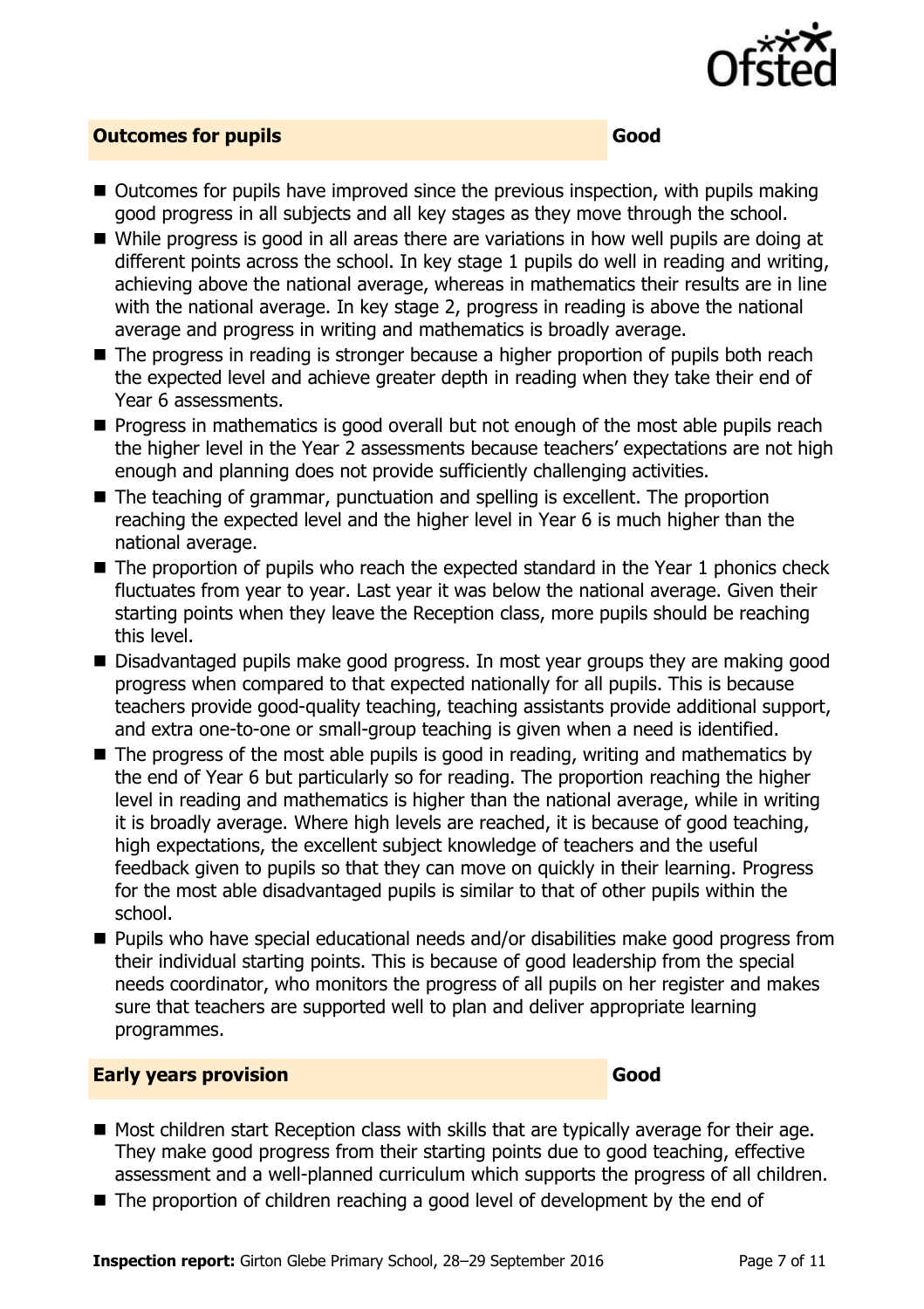

Reception is above the national average. Children make good progress in all areas of the curriculum with almost one quarter reaching the higher level in literacy.

- Children show good personal development and behave well. They take turns, share their equipment and are very polite. One child politely said 'Excuse me Mr Inspector' as she moved to a new activity. The children came into class calmly and settled down quickly to the activities that had been set out.
- Adults monitor the progress of children well; they interact with children to support learning and often ask thoughtful and challenging questions that encourage the children to think.
- Parents play an important part in the children's learning. Before the children start at school there is an extensive transition programme from Nursery. Parents commented on how welcoming the school was and how well their children had settled in. Children visit the school on several occasions before they start and teachers visit feeder nurseries.
- Parents contribute to the ongoing learning in class through regular additions to the children's 'learning journeys'. These are detailed and thorough and contain a wide range of information that is used to assess the children and plan activities that will help them progress quickly.
- Teaching is good, and teachers take time to plan a range of stimulating activities that encourage children to develop in areas of the curriculum. They have high expectations for what can be achieved and work hard to ensure that all activities are purposeful. Some children were observed being encouraged to use the sand area to make cakes by mixing 'eggs' and 'flour'. The quality of discussion was good and children took great pride in what they had made.
- Children with a range of additional needs, including those who have special educational needs and/or disabilities, are cared for well and supported effectively to make good progress.
- Leadership of the early years is good. The new foundation stage leader started in September 2016. Systems are fully in place to ensure that children are assessed quickly as they enter school and are given tailored learning programmes so that they progress quickly. Assessment of children is regular and accurate. The leader knows the strengths and areas for development within the provision and has plans to continue improving the quality of provision.
- Safeguarding in the early years is effective and the provision meets all statutory requirements.
- The early years provision is not yet outstanding because not enough children make better than expected progress from their different starting points.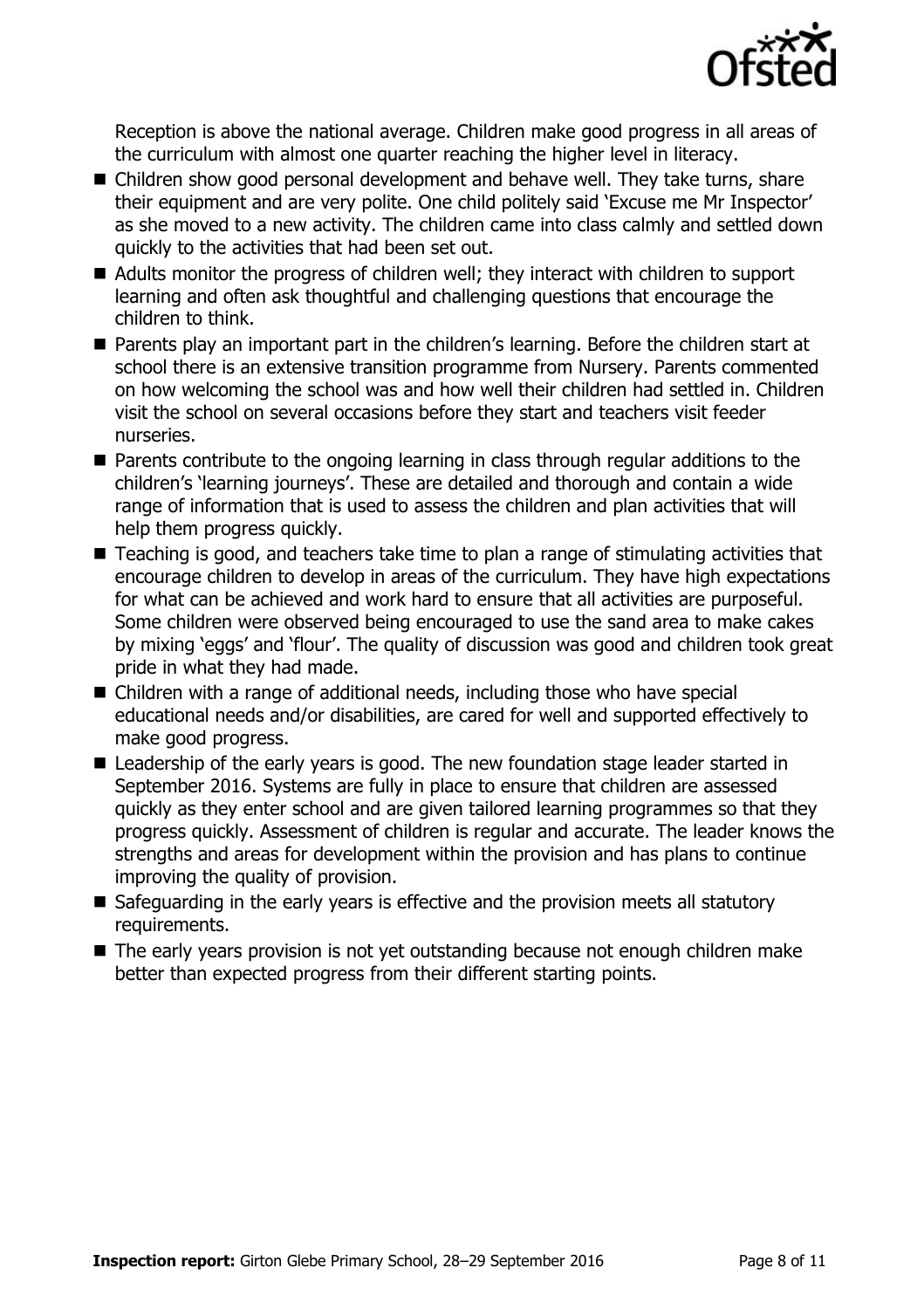

# **School details**

| Unique reference number  | 110610         |
|--------------------------|----------------|
| Local authority          | Cambridgeshire |
| <b>Inspection number</b> | 10019591       |

This inspection of the school was carried out under section 5 of the Education Act 2005.

| Type of school                      | Primary                         |
|-------------------------------------|---------------------------------|
| School category                     | Community                       |
| Age range of pupils                 | 5 to 11                         |
| <b>Gender of pupils</b>             | Mixed                           |
| Number of pupils on the school roll | 220                             |
| Appropriate authority               | The governing body              |
| Chair                               | Rowena Barnes                   |
| <b>Headteacher</b>                  | Andrew Simpson                  |
| Telephone number                    | 01223 276 484                   |
| Website                             | www.girtonglebe.com             |
| <b>Email address</b>                | office@girtonglebe.cambs.sch.uk |
| Date of previous inspection         | 5-6 November 2014               |

### **Information about this school**

- There have been a number of changes to the senior leadership since the last inspection. The present headteacher took up post at the beginning of term.
- The early years consists of one full-time Reception class.
- The proportion of pupils from minority ethnic groups is below the national average.
- The proportion of pupils who have special educational needs and/or disabilities is below average.
- The proportion of disadvantaged pupils supported by the pupil premium is below the national average.
- The school meets requirements on the publication of specified information on its website.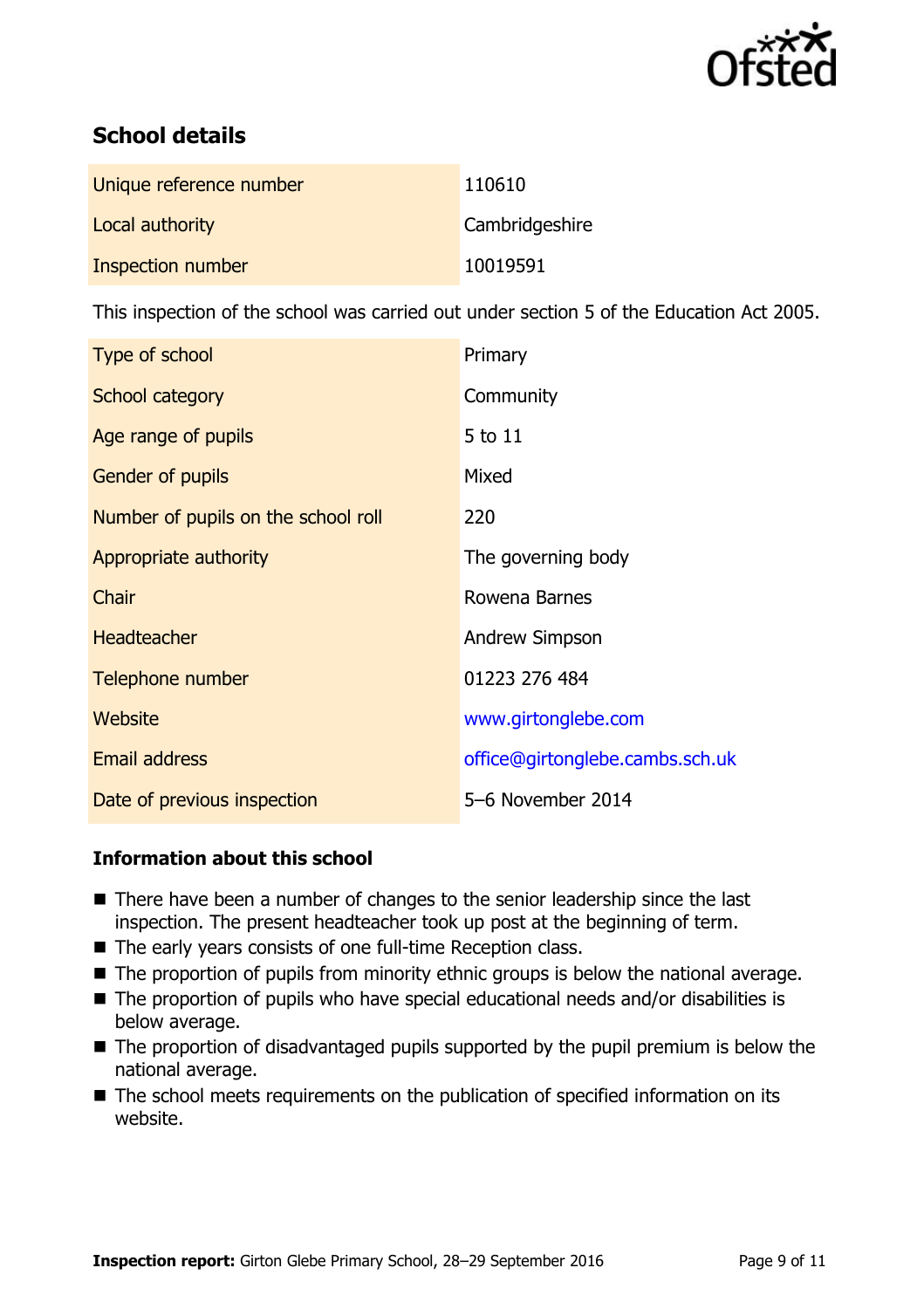

# **Information about this inspection**

- The inspectors observed pupils' learning in a range of lessons or parts of lessons and also looked at pupils' work.
- Inspectors observed pupils' behaviour and attitudes in classrooms, and at breaks and lunchtimes.
- Meetings were held with the headteacher, senior and middle leaders, representatives of the governing body, a representative of the local authority and a group of pupils.
- Inspectors heard two groups of pupils read.
- $\blacksquare$  The inspectors talked with parents in the playground and took into account 73 responses from Parent View, the online questionnaire. They also took into account all written comments made as part of this survey.
- The inspectors observed the school's work and considered a range of documents, including the school's improvement plan, checks on the quality of teaching and learning, attendance, information about pupils' progress, safeguarding arrangements and records relating to the governance of the school.
- $\blacksquare$  The inspectors scrutinised the work of pupils in a range of subjects.

### **Inspection team**

**Duncan Ramsey, lead inspector Constanting Ofsted Inspector** 

Rachael Judd Ofsted Inspector